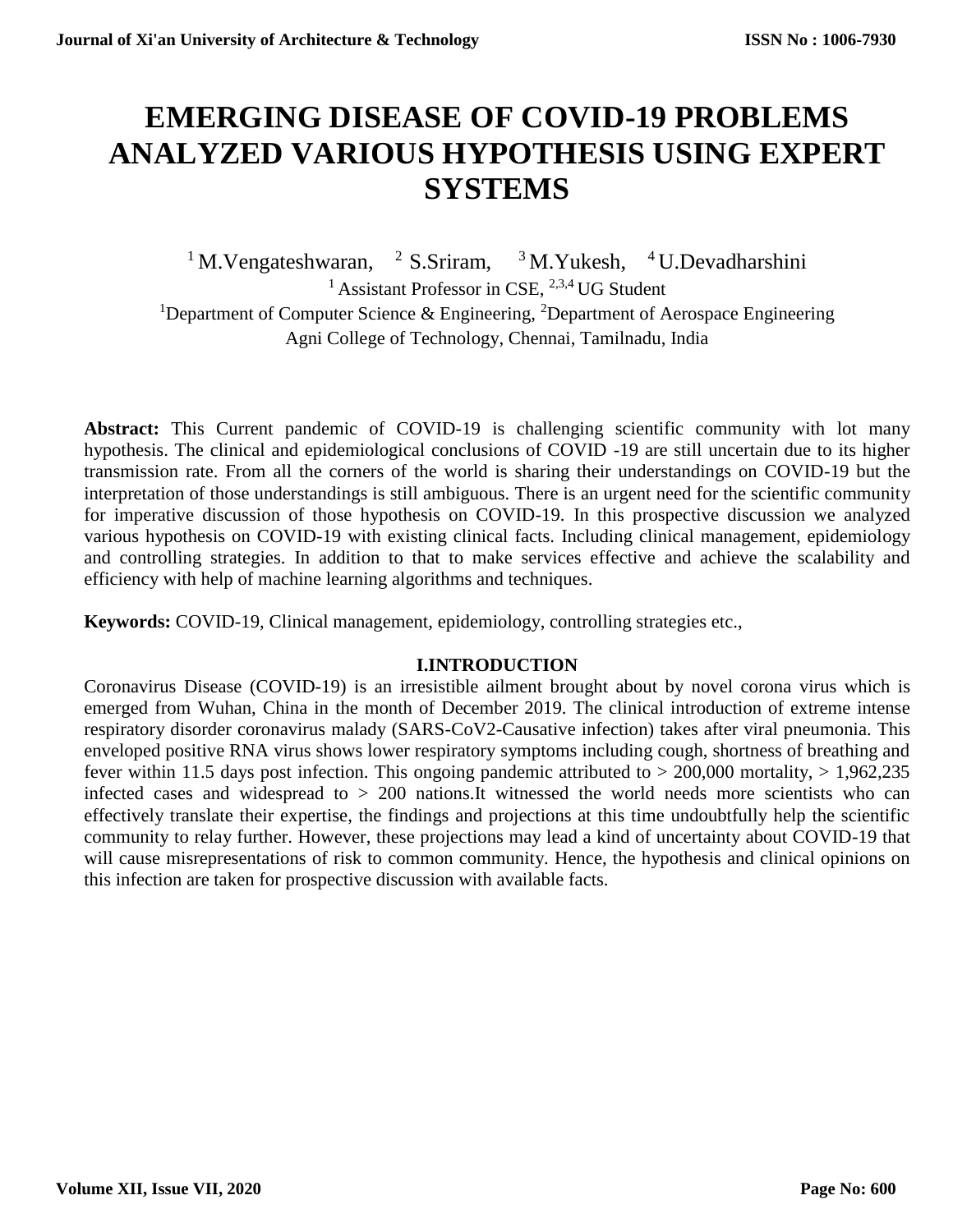

#### **II.CLINICAL MANAGEMENT**

#### **2.1 Hydroxychloroquine(HCQ) as a game changer**

Since from outbreak of COVID-19 this drug played global political responses of unconceivable proportions. The president of United States shown his trust of HCQ for his people using ready for retaliation. This molecule exhibits blocking replication of enveloped viruses including coronavirus at late stage by interfering pH dependent steps of viral entry. Effective concentration 50 (EC50) value of 6.25 micromole of HCQ at 24 hrs was reported to have a promising effect on COVID-19 prevention in *in vitro* experiments Mode of action perhaps blocking endosomal maturation in intermediate stages of endocytosis which leads to failure in transport of virions to releasing site. Other than direct antiviral potentials, HCQ may possess antiinflammatory potentials in autoimmune conditions.



It plays vital role in attenuating release of pro-inflammatory mediators. Further, HCQ treatment shows viral nasopharyngeal carriage clearing of SARS-CoV-2 in coronavirus patients in three to six days. Single dose of 800mg of HCQ provides more than higher level of EC 50 at lung fluids. However, FDA suggested 200mg for 22 days were found to be effective in prevention of lung damage of COVID-19 patients. Antimalarial agents most commonly produce cardiotoxicities including cardiomyopathy, atrioventricular block and majorly in the case of HCQ produces QT prolongation which is potential indicator of *torsade de pointes.*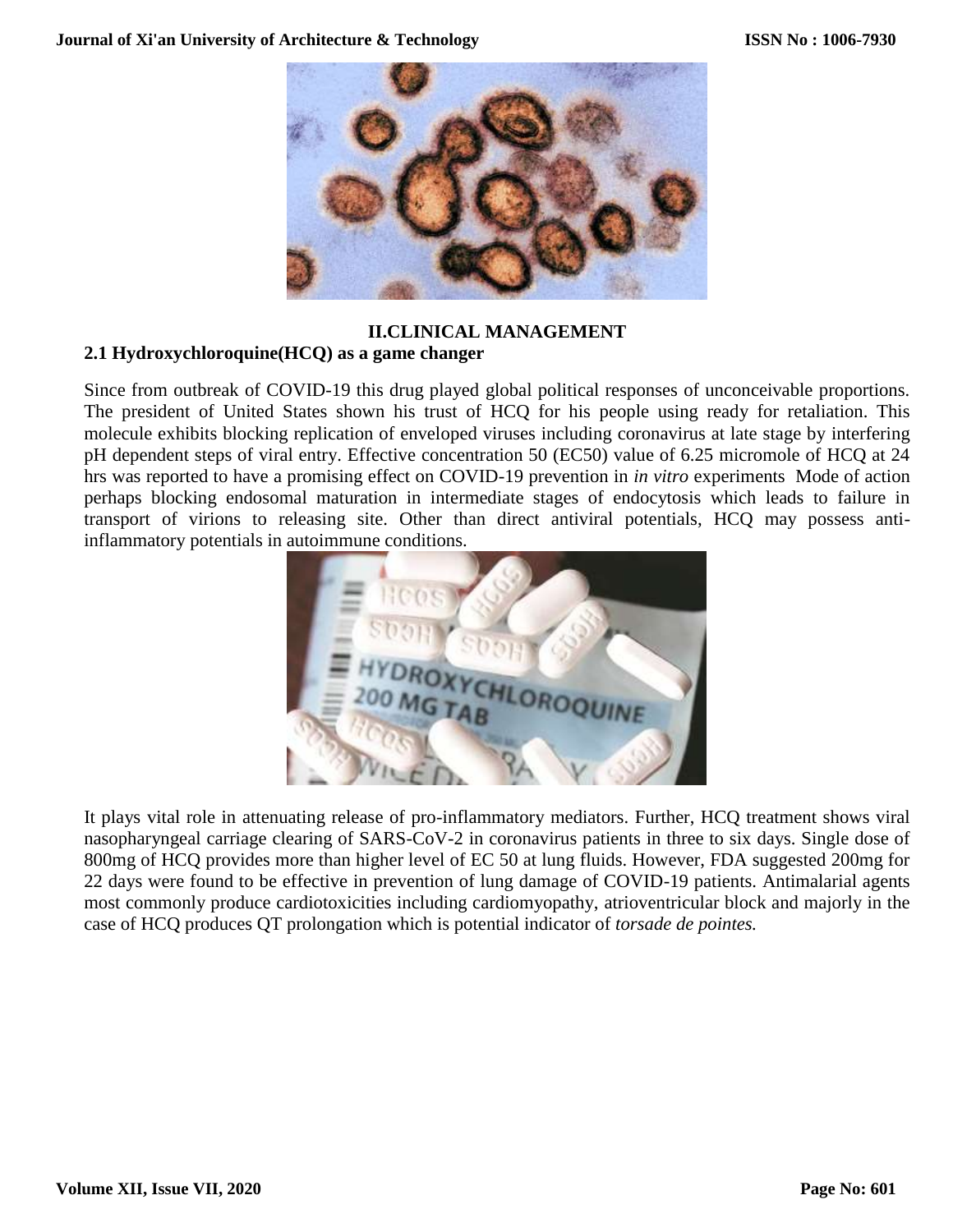

## Chloroquine,  $R = H$ Hydroxychloroquine, R = OH

There are two trials in progress in Shanghai Public Health Clinical Center and University of Oxford which are currently in the process of recruiting patients with COVID-19. Indian council of medical research expresses that there is no satisfactory results attained with HCQ for COVID-19 patients. On the other hand United States and Brazil appreciate India's decision of exporting HCQ. However, more trials are the only way to decide the safety and efficacy of HCQ further.

#### **2.2 Azithromycin with chloroquine**

The pharmacokinetics of azithromycin and chloroquine does not have any interactions as such. Further, chloroquine is also a well-known candidate for phase IV potassium channel repolarization delay. Hence, it has increased chance of prolongation of QT intervals. Further, the genetic polymorphism plays crucial role in the release of cytochrome P450 enzyme 2D6 (CYP2D6), a metabolizing enzyme of Chloroquine. This will allow the chance of suspect of death reports from Africa and Arizona due to chloroquine. However, there is no evidence of Azithromycin and/or chloroquine for fetus toxicity.



On the other hand there should be Azithromycin and/or chloroquine optimization need for their employability in COVID-19 therapy for pregnant patients; else it will negatively impact the course of the disease. Chloroquine may augment the inflammatory response due to T-helper cell proliferation.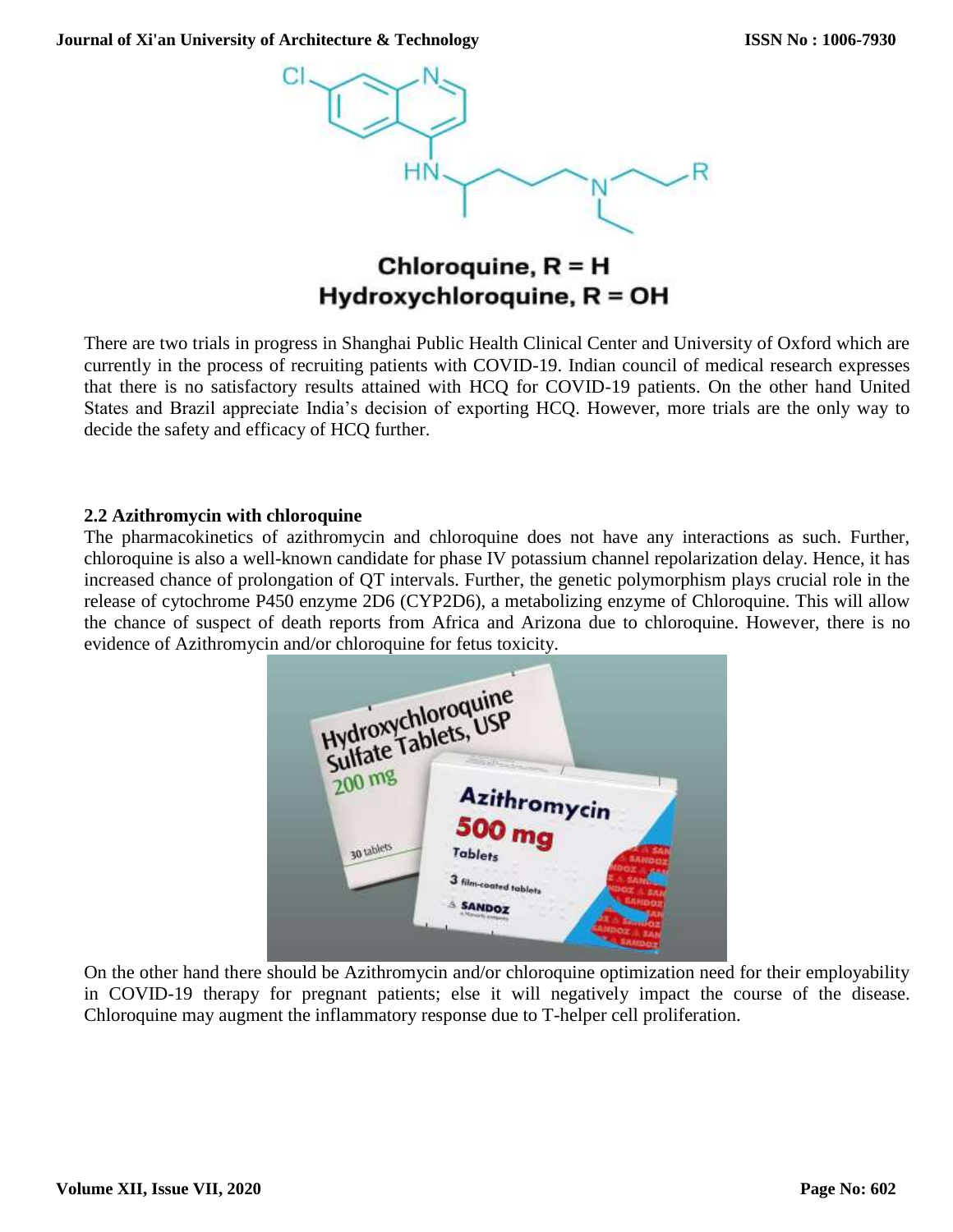

On the other hand, the immunomodulatory effect of chloroquine may give a great prescribing push for COVID-19. However, more robust randomized trials needed for proving the effect.

#### **2.3 Ayurveda's Immunity Boosting**

The global ayurveda's birth place INDIA's Ministry of AYUSH recommend few care rules for preventive wellbeing measures and boosting resistance with uncommon reference to respiratory wellbeing. These are bolstered by Ayurvedic writing and logical distributions. The practices include, consuming *chyavanprash*(A herbal immune booster) 10 g and/or drinking herbal tea contain basil, cinnamon, black pepper and dry ginger for two to three times a day.



Further, golden milk (Milk with, turmeric) also suggested by many Ayurveda literature against viral infections. However, these suggestions are chiefly employed to feel symptomatic relief and boosting immunity needs more evidences against COVID-19. Further, these Ayurveda supplements can be suggested along with ongoing other system of medicines.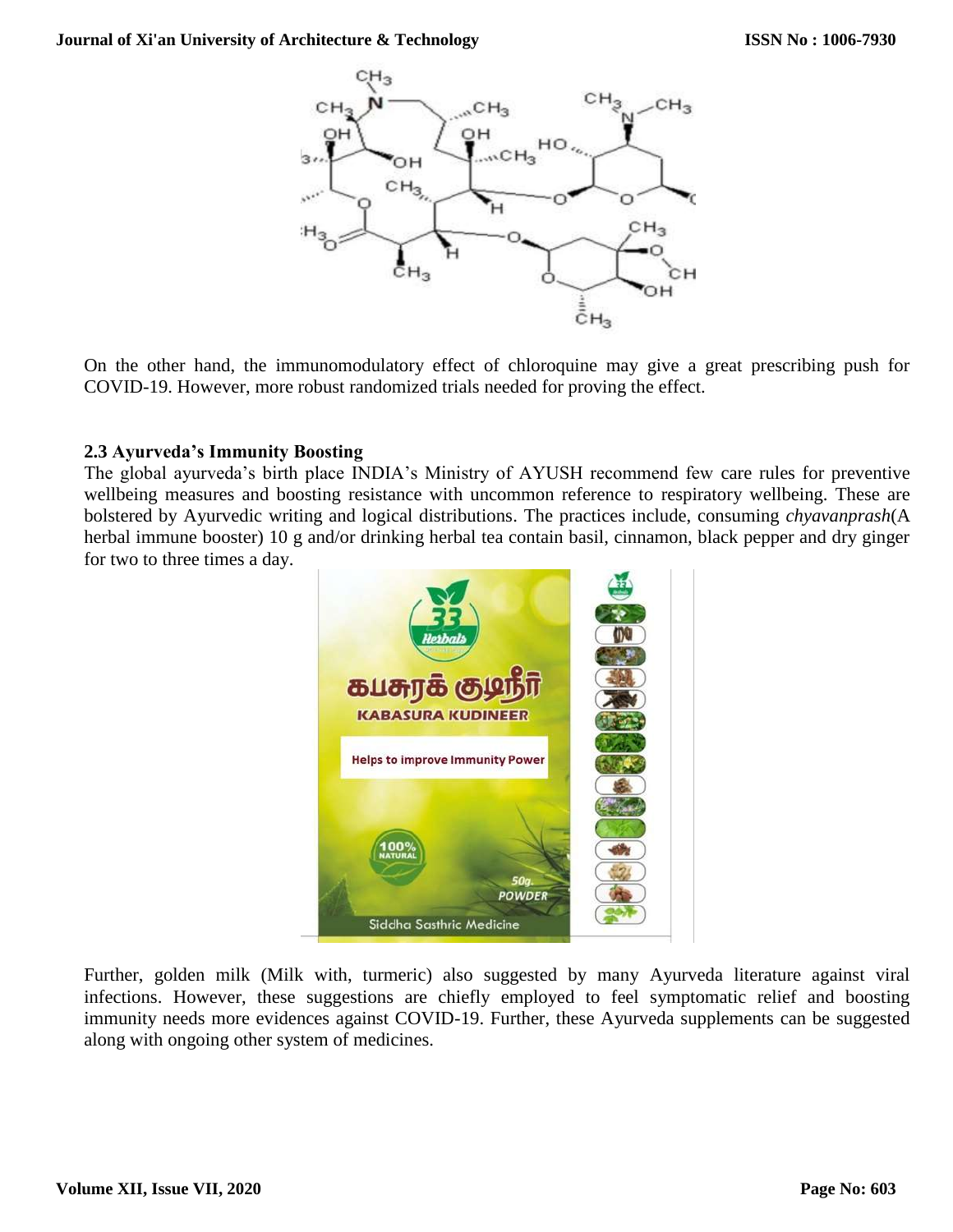#### **2.4 Antiviral with NSAIDS**

Traditionally NSAIDs were used for flu like fever in clinical practice. Indomethacin exhibits promising antiviral property against coronavirus, by interfering with viral multiplication. The cyclooxygenase inhibition effect helps to block viral RNA synthesis at cytoprotective dose of Indomethacin which was demonstrated *In vivo* and *In vitro* experiments. However, the augmented evidences suggest that children treated with NSAIDs for viral infections produces emphysema which may lead to lethality in case of lower respiratory tract targeting disease like COVID-19. Naproxen shows potential interference in RNA synthesis process with influenza infections, selective JAK-STAT signaling inhibitors like baricitinib, fedratinib, and ruxolitinib were reported for effectiveness in elevated interferon-γ cases of COVID-19. Combining Baricitinib with antivirals is consciously practiced for COVID-19 due its favoring pharmacodynamics property. Further, aberrant host inflammatory response of these combination plays vital role in COVID-19.



#### **2.5 Africa's response and herbal remedy for COVID-19**

The East African nation Ethiopian Ministry of Innovation and Technology and Ministry of Health has reported that they stepped up to the plate and build up "another medication" for COVID-19 as a team with a group of customary meds specialists. The essential worry of the pundits from academic network is that dread of driving people in general to accept the treatment against crown is low hanging natural product however. In any case, the starter information, logical clarification about the adequacy and averageness of the supposed inhibitors by the researchers. The legislature of Zimbabwe accepts home grown treatment can be the response to the dangerous coronavirus. Henceforth, the legislature has approved botanists to treat coronavirus patients. Be that as it may, clinical specialists have asked the legislature to adhere to WHO rules on the most proficient method to contain the infection. Madagascar's leader has embraced a dubious "supernatural occurrence fix" to handle the coronavirus. There is no logical proof however that the home grown cure is successful. Likewise, Burkina Faso will make face covers required as of April 27, however they're still difficult to find.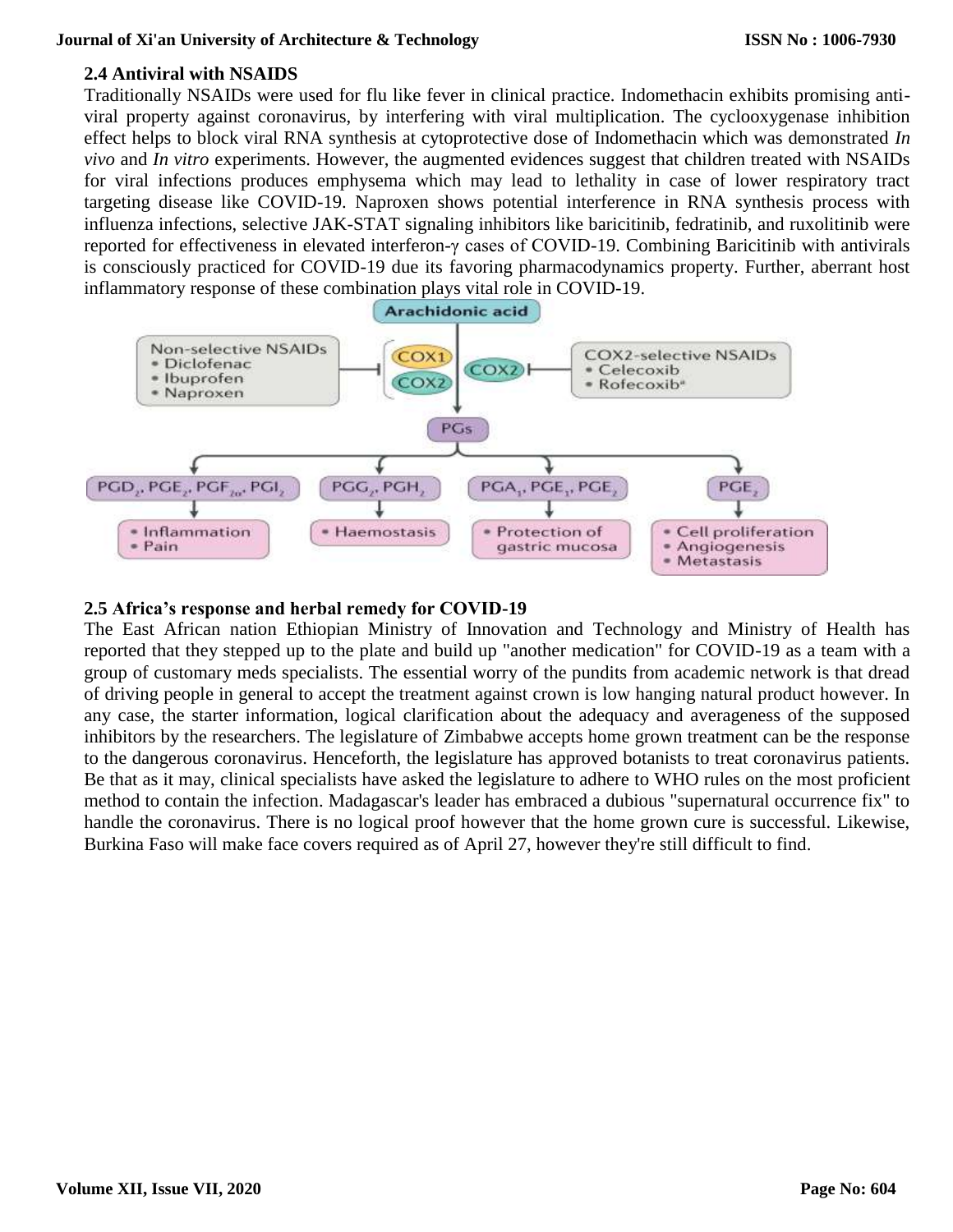

#### **2.6 Off label antivirals**

Majority of antiviral agents administered immediately after symptoms of COVID to reduce viral load in respiratory secretions from 5-6 days to up to 14 days. Further, antivirals can be also prescribed as prophylactic purpose to reduce the risk of contact infection. The off label claim of lopinavir/ritonavir combination along with oseltamivir relatively shown good recovery in COVID-19 related pneumonia in few cases in china. The influenza agent favipiravir also reported effective in current pandemic. Radiological investigations on favipiravir (600 mg twice daily) plus interferon treated subjects shown greater viral shedding. Remdesivir an anti-Ebola agent also prescribed for MERS and SARS in cells. But, there is no concrete evidence for its therapeutic ability. Though there are few studies with off label COVID-19 claims but with this minor populations and lack of randomization in available trials. Further, the available studies have not considered the stage and differences in severity of the disease as well as the differences in age of the two groups. Hence, this lead lack of blinding of outcomes to the researchers all cast doubt on the findings.

#### **2.7 Corticosteroids**

Generally corticosteroids are mostly effective in controlling immunopathological damage but simultaneously produce viral rebound in most of respiratory viral diseases. Higher viral RNA load was reported with SARS-CoV patients treated with corticosteroids. Latest study with COVID-19 pneumonia early and low dose of corticosteroid therapy for short duration of 2-4 days reported with earlier improvement of clinical symptoms.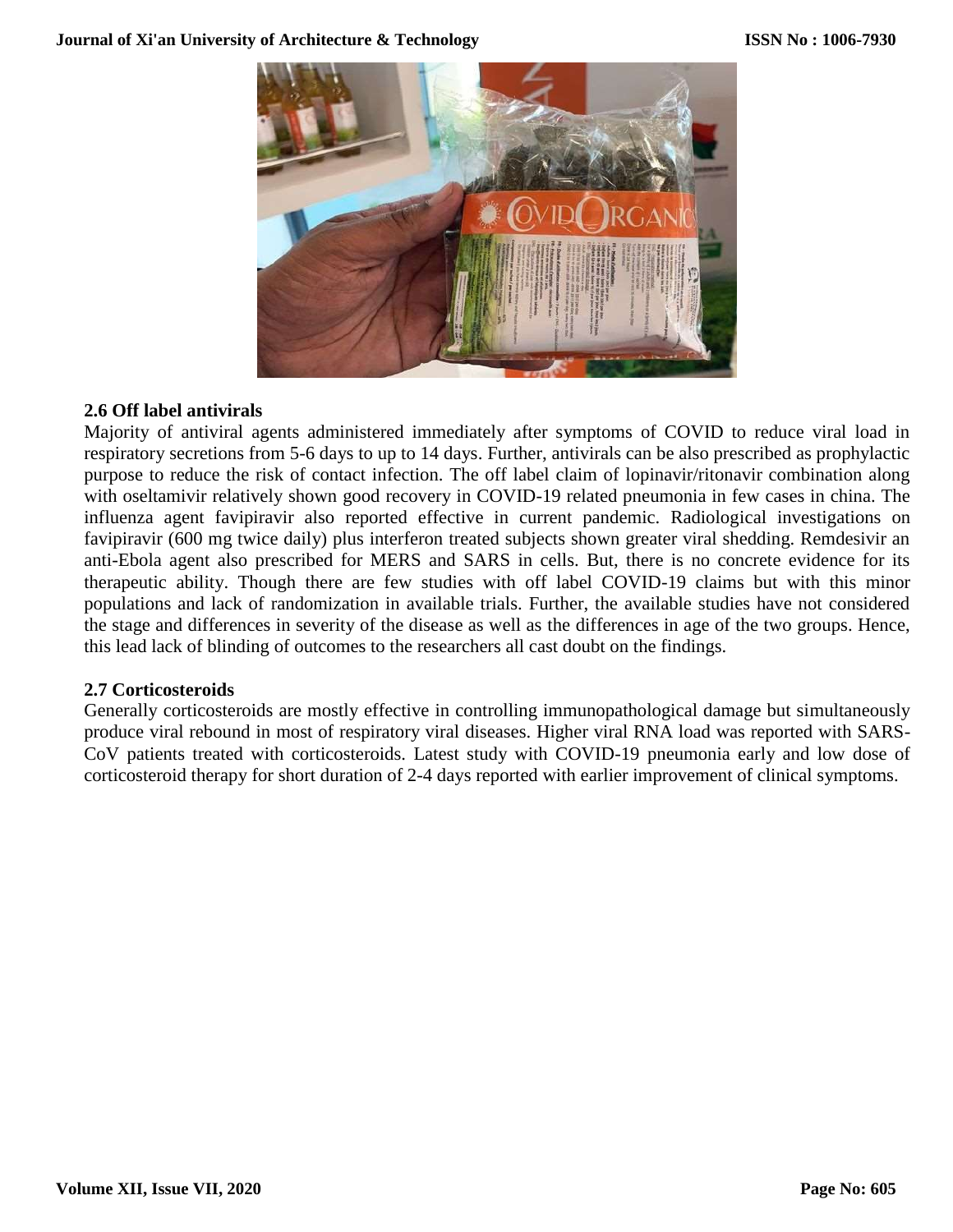

COVID -19 patients who received corticosteroids for earlier symptoms were reported for requirement of mechanical ventilation and renal replacement therapy. A definitive truth of viral burden increase upon corticosteroids organization is notable in past episodes of Middle East respiratory disorder (MERS) and serious intense respiratory condition (SARS).



#### **2.8 Cuba's interferon alpha-2b**

HIFN-2b atom is a glycoprotein comprising of 166 amino acids with O-glycosylated threonine at position 106. Enlarged confirmations proposed that HIFN alpha-2b thwarting JAK-STAT signal transduction by hindering extracellular sign managed kinase (ERK) mitogen ERK kinase (MEK) pathway. Youthful and moderately aged COVID-19 patients may not requires HIFN-2b attributable to their great invulnerable conditions. In any case, matured patients who are defenseless to terrible insusceptibility maybe require HIFN-2b for keeping away from complexities. South America and African nations have plan to begin HIFN-2b inoculation to accomplish prior control of COVID-19.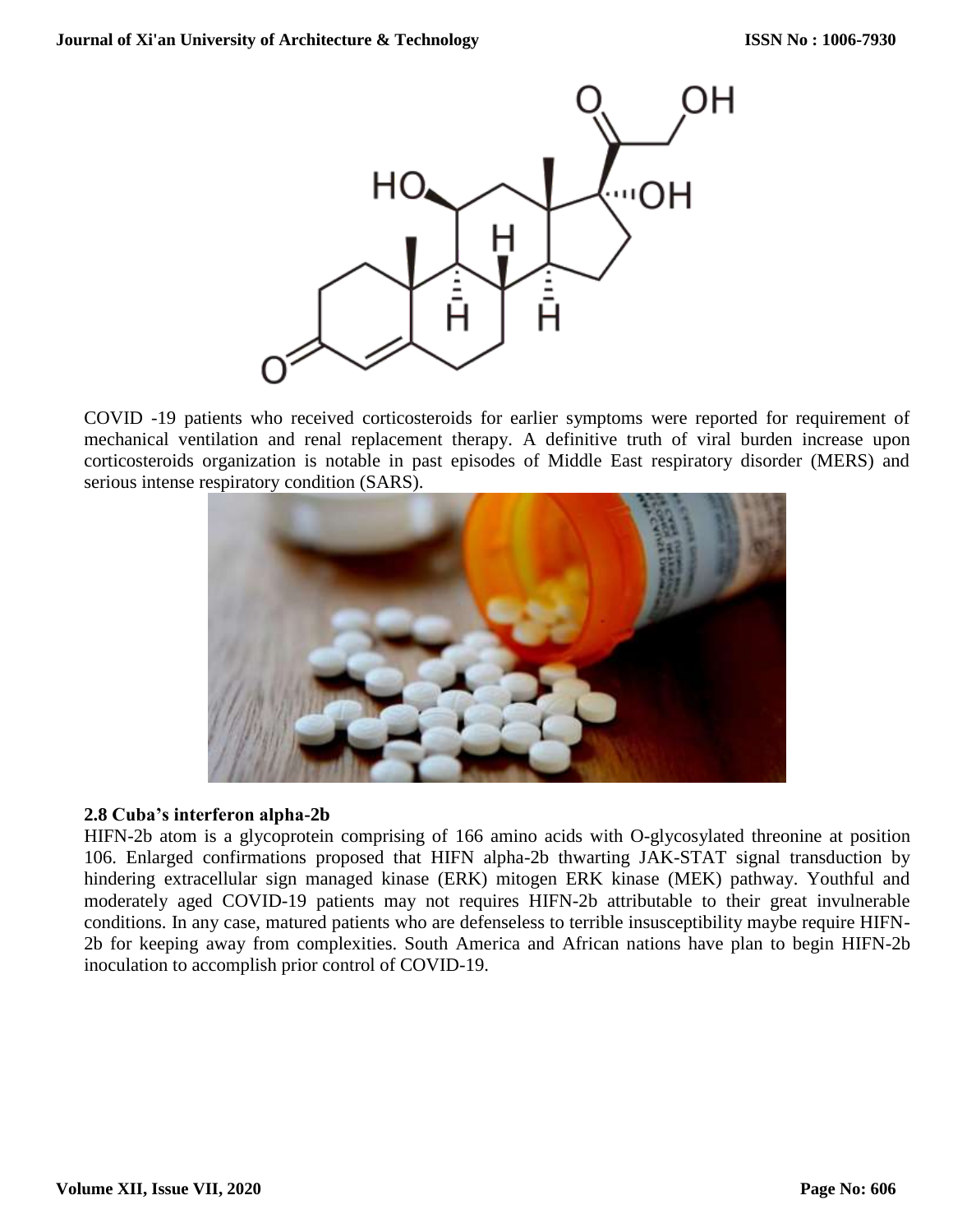

#### **2.9 Convalescent Plasma Therapy**

Convalescent plasma (CP) therapy, played significant role in past decades as classic adaptive immunotherapy in counteraction and treatment of numerous irresistible illnesses. The proficiency in treatment of SARS and MERS and H1N1 pandemic is notable. In any case, the CP treatment couldn't show criticalness in Ebola infection sickness, maybe nonattendance of information of killing immune response titration for defined examination. Primarily the extent of CP treatment for COVID-19 may be promising because of virological similitude with SARS and MERS. Pilot examines recommended likely restorative impact in lessening viral burden by killing antibodies for serious patients. Be that as it may, numerous populace randomized path are justified at the soonest to make CP as promising.



#### **III.EPIDEMIOLOGY**

#### **3.1 Elderly are more Prone**

More established grown-ups are at higher hazard for growing increasingly genuine difficulties from COVID-19 ailment. Specialists report old individuals' raised danger of genuine disease and demise from the new coronavirus: Covid-19 executes an expected 13.4% of patients 80 and more established, contrasted with 1.25% of those in their 50s and 0.3% of those in their 40s.The casualty rate for individuals more than 80 from COVID-19 is practically 15% as per information from China. The principle motivation behind why more seasoned grown-ups are at higher hazard is that they don't have as solid an insusceptible framework so they are increasingly helpless against irresistible infection. The other motivation behind why more established individuals are progressively inclined to casualty from COVID-19 is that they are bound to have conditions,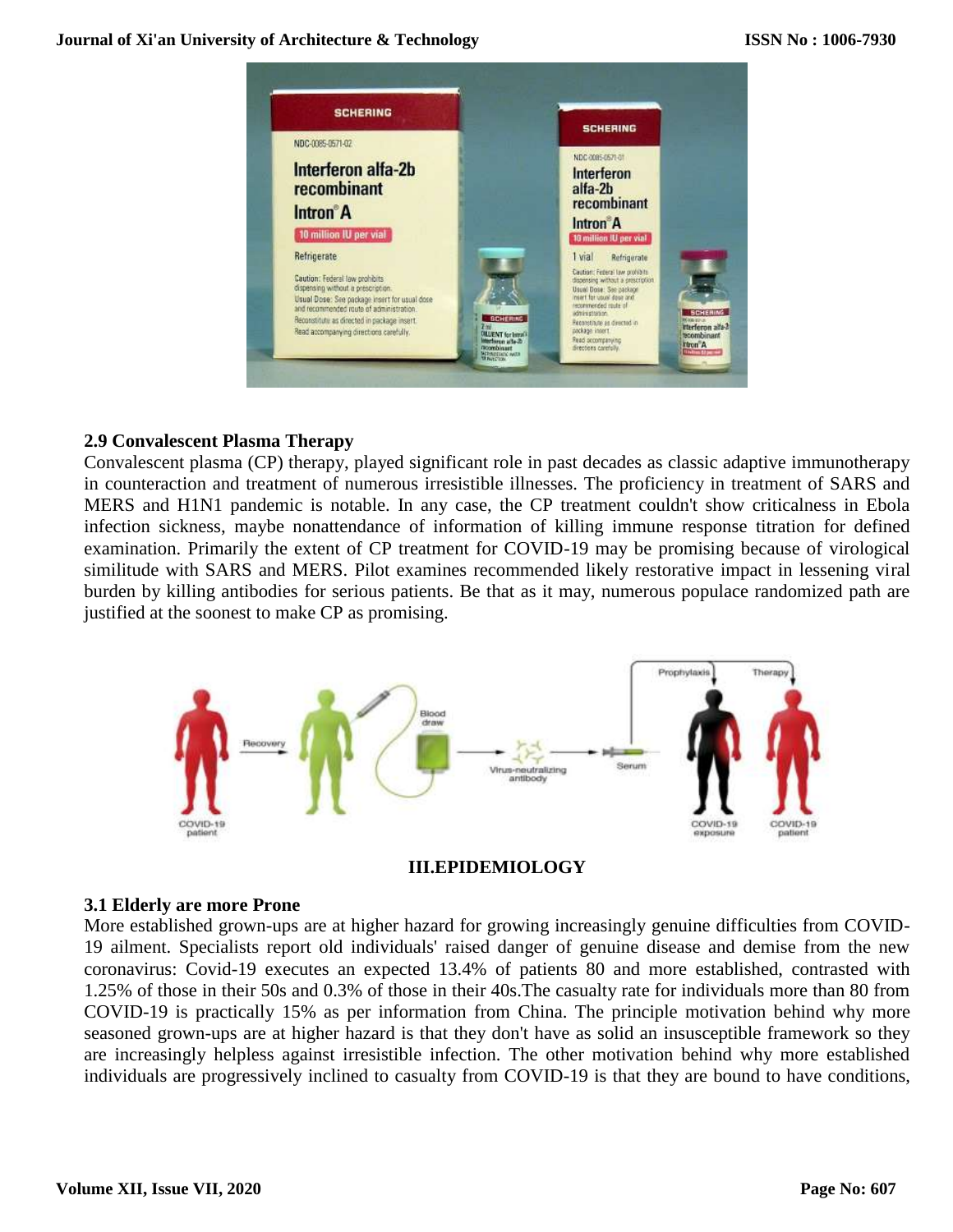for example, coronary illness, lung malady, diabetes or kidney ailment, which debilitate their body's capacity to battle irresistible ailment.

#### **3.2 Co-morbidities vs COVID-19**

The quantity of comorbidities is an indicator of mortality in COVID-19. Diabetes has been accounted for to be a hazard factor for hospitalization and mortality of the COVID-19 contamination. An investigation in 52 concentrated consideration patients uncovered that diabetes was comorbidity in 22% of 32 non-survivors. In another investigation of 173 patients with extreme illness, 16.2% had diabetes, and in further investigation of 140 hospitalized patients, 12% had diabetes. When looking at concentrated consideration and non-serious consideration patients with COVID-19, there seems, by all accounts, to be a twofold increment in the occurrence of patients in escalated care having diabetes. Mortality is by all accounts about triple higher in individuals with diabetes contrasted and the general mortality of COVID-19 in China. To be sure, individuals with diabetes are a high-chance gathering for extreme ailment. Eminently, diabetes was additionally a hazard factor for serious sickness and mortality in the past SARS, MERS coronavirus diseases and the extreme flu A H1N1 pandemic in 2009.

Diabetic patients are at expanded danger of diseases including flu and inconveniences, for example, optional bacterial pneumonia. This is in all probability since they have weakened resistant reaction to disease both corresponding to cytokine profile and to changes in insusceptible reactions including T-cell and macrophage actuation. Poor glucose control disables a few parts of the resistant reaction to viral disease and furthermore to the possible bacterial auxiliary contamination in the lungs. Almost certainly, huge numbers of the patients with diabetes in China have been in poor metabolic control when contaminated by COVID-19.

Notwithstanding diabetes, the other most normal comorbidity COVID-19 is hypertension. Out of 1,590 COVID-19 cases in an across the country examination in China almost 17% was seen as hypertensive cases. The seriousness of the ailment was additionally answered to be higher for hypertensive cases contrasted and those non-hypertensive cases. It was likewise proposed that comorbidities, for example, COPD, other cardiovascular and renal maladies, and harm inclined to unfriendly clinical results in patients with Covid-19. In any case, the quality of relationship between various comorbidities and the anticipation was less steady when contrasted and the writing reports.

It has been all around acknowledged that some comorbidities as often as possible exist together. For example, diabetes and COPD oftentimes exist together with hypertension or coronary heart ailments. Accordingly, patients with existing together comorbidities are bound to have less fortunate standard prosperity. Critically, it was confirmed that the fundamentally heightened danger of poor guess in patients with at least two comorbidities as contrasted and the individuals who had no or just a solitary comorbidity. The classification and number of comorbidities ought to be considered while anticipating the forecast in patients with Covid-19.

#### **3.3 Vaccination against tuberculosis prevents mortality**

The WHO clears with its explanations that no proof that BacilleCalmette-Guérin immunization (BCG) ensures individuals against contamination with COVID-19 infection. However, this tubercular vaccine reported effective against leprosy with non-specific immunity boosting, the common logic behind is both are mycobacterial infections. The correlation of BCG vaccinated COVID-19 positive cases suggested that fall in mortality and morbidity and may be played vial role in controlling this pandemic. BCG vaccinated mice shown increased IFN-Y production from CD4+ cells, this so called trained immunity produces epigenetic changes. Including increasing secretion of pro-inflammatory cytokines. This may drive the scientific community like to tempt to pronounce the statements BCG vaccine as "silver bullet". Further, we observe the slow spreading rate of COVID-19 in BCG vaccine mandate countries. But another 90 days may require to have strengthen this statement. The COVID-19 data of south Asia and Africa may be contributed to lower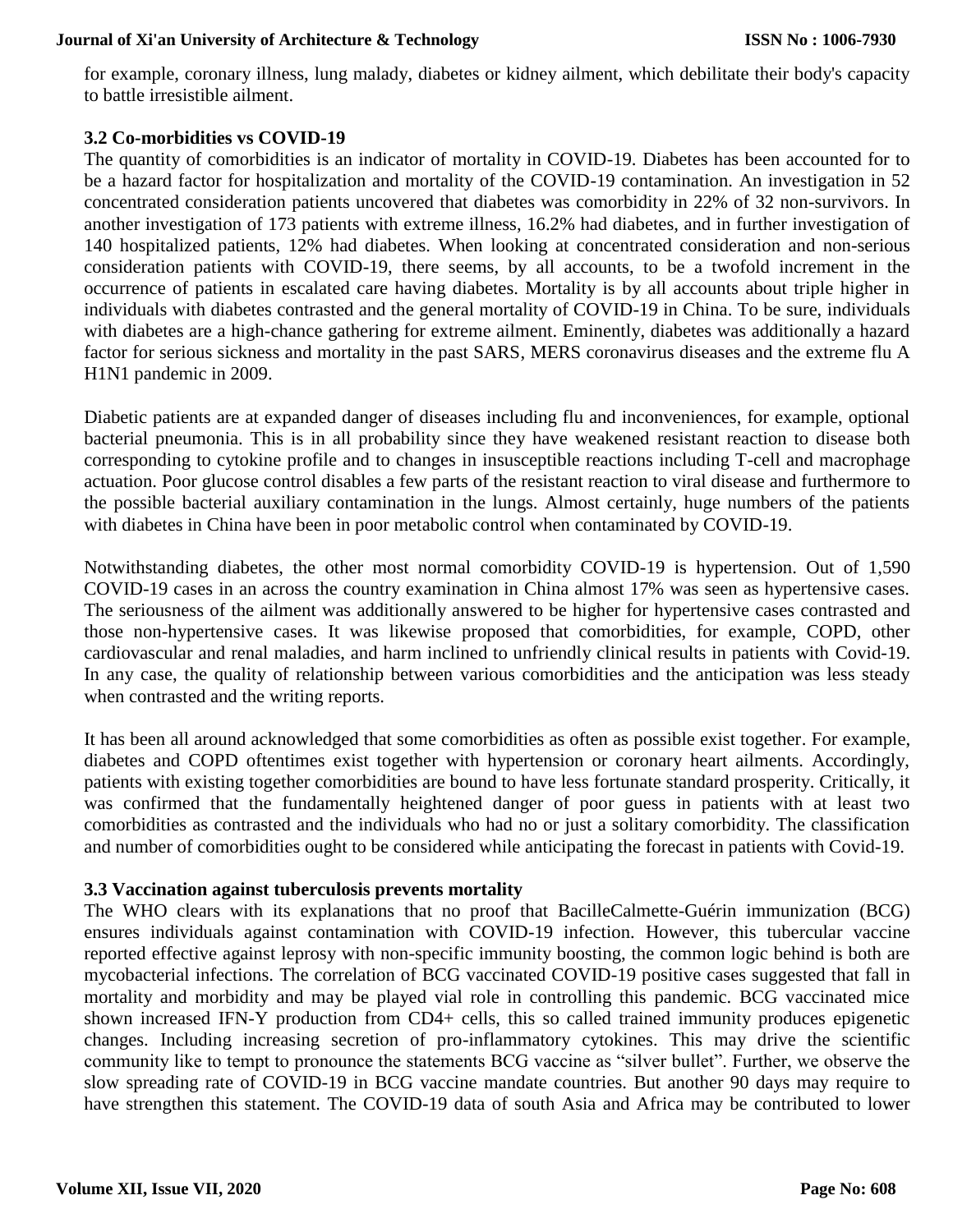number of testing. Additionally, there are couple of trials are registered for BCG for COVID-19 the results of these trials may give us better concussion.

#### **3.4 SARS-CoV-2 cross immunity to south Asians, Africans, and South Americans**

The spike protein of SARS-CoV, HCoV-NL63 and SARS-CoV-2 possess quite similar in structure among them. The hypothesis of antibody dependent enhancement in south Asians, due to previous exposure of Dengue and Zika virus is may be the reason of slow in doubling rate of COVID-19 in South Asians. But this statement not ends unless this pandemic completes its turn. Other observations on slow spreading of COVID-19 in South Asia, Africa and South America make us to suspect cytokine storm. But this is too early to conclude. The pandemic is not over yet.





Total confirmed cases, active cases, recoveries and deaths



|   |     | Predicted class |          |               |          |
|---|-----|-----------------|----------|---------------|----------|
|   |     | Yes             |          | No            |          |
| E | Yes | True<br>TP)     | Positive | False<br>(FN) | Negative |
|   | No  | False<br>(FP)   | Positive | True<br>'TN'  | Negative |

Accuracy – Performance of classifier –  $TP + TN / TP + TN + FP + FN$ Precision – Exactness of Classifier –  $TP/TP + FP$ Recall – Completeness of classifier – TP / TP + FN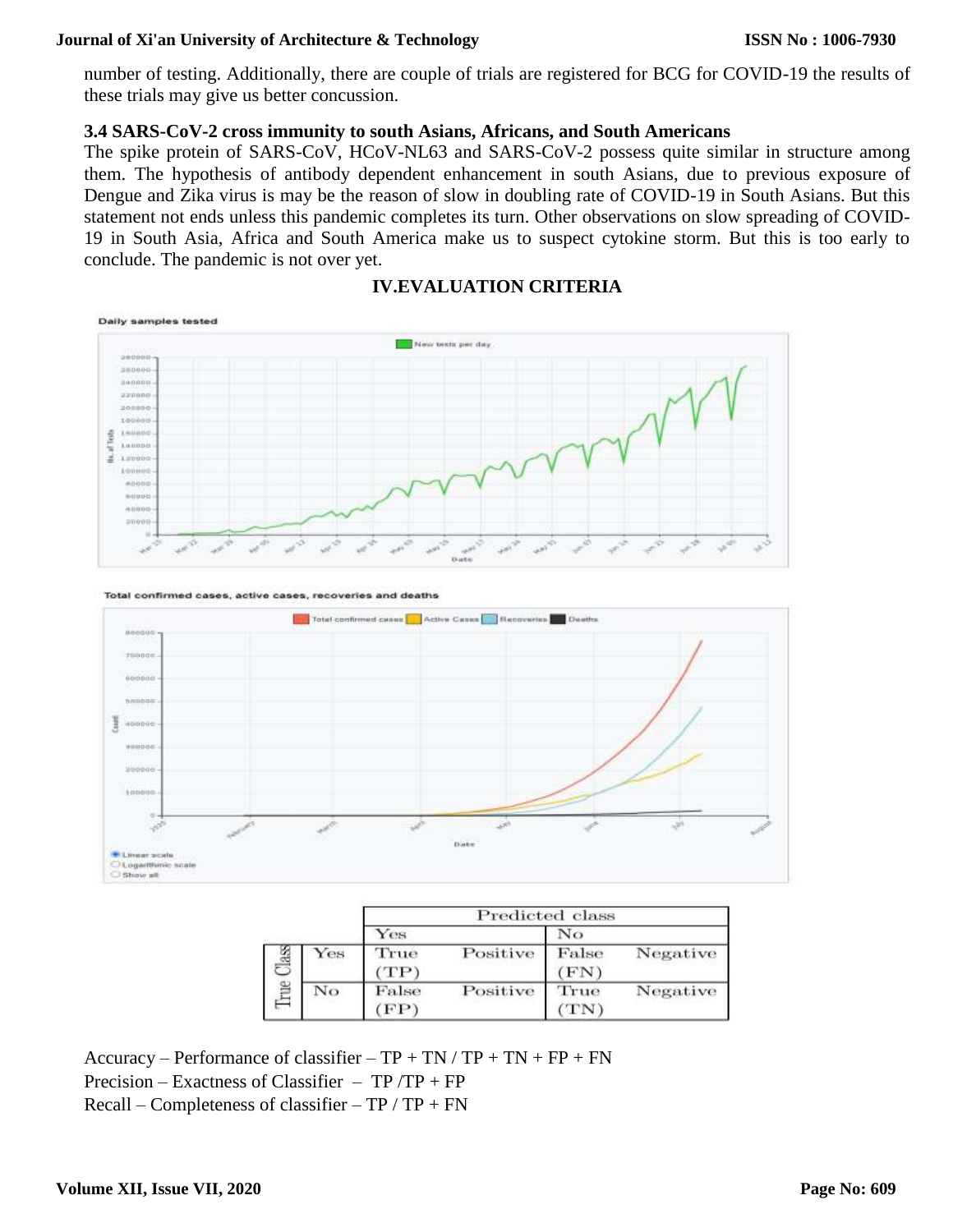#### **V.CONCLUSION**

Numerous understandings and hypothesis from various parts of the world signifies clearly, that the COVID is yet to be understood by scientific community. However, researchers are continuously working for vaccine development for this ongoing pandemic. Majorly CHINA, INDIA and AMERICA are actively participated in vaccine development race. Our understanding suggests that this pandemic deemed to be over in 12 to 30 months in this world. At all the outset we have to live with COVID-19 and this is "not the first nor the last".

Future enhancements to this work include the adaptation of the proposed model in the various domains. Our proposed a deep learning algorithms automatically to detect and classify the Corona disease using datasets.

#### **REFERENCES**

[1] World health organization,Novel Coronavirus (2019-nCoV) SITUATION REPORT - 1 21 Jan 2020

[2] Y. Xueting, Y. Fei, Z. Miao et al., "In Vitro Antiviral Activity and Projection of Optimized Dosing Design of Hydroxychloroquine for the Treatment of Severe Acute Respiratory Syndrome Coronavirus 2 (SARS-CoV-2)," *Clin Infect Dis*. Vol. 9, pp.237, 2020.

[3] J. Liu, R. Cao, M. Xu et al., "Hydroxychloroquine, a less toxic derivative of chloroquine, is effective in inhibiting SARS-CoV-2 infection in vitro," *Cell Discov.* Vol. 18, no. 6, pp. 16, 2020.

[4] G. Philippe, P. Philippe, TH. Van et al., "Hydroxychloroquine and azithromycin as a treatment of COVID-19: results of an open-label non-randomized clinical trial," *Int J Antimicrob Agents*, vol.20, pp.105949, 2020.

[5] G. Sandro, R. Viveiros and C.S. Wilson, "Clinical trials on drug repositioning for COVID-19 treatment," *Rev PanamSalud Publica*. Vol.44, pp. e40, 2020.

[6] JA. Cook, EJ. Randinitis, CR. Bramson, et al. "Lack of a pharmacokinetic interaction between azithromycin and chloroquine," *Am J Trop Med Hyg*, Vol. 74, no. 3, pp 407-12, 2006.

[7] JY. Lee, N. Vinayagamoorthy, K. Han, et al. "Association of polymorphisms of cytochrome P450 2D6 with blood hydroxychloroquine levels in patients with systemic lupus erythematosus," *Arthritis Rheumatol*, Vol. 68, pp. 184-90, 2016.

[8] P. Dashraath, W. Jing Lin Jeslyn, L. Mei Xian Karen, et al., "Coronavirus disease 2019 (COVID-19) pandemic and pregnancy," *Am J ObstetGynecol,* Vol. 23, 2020.

[9] M. Guastalegname and A. Vallone, "Could chloroquine / hydroxychloroquine be harmful in coronavirus disease 2019 (COVID-19) treatment?" *Clin Infect Dis*, Vol.24, 2020.

[10] Ministry of AYUSH. Ayurveda's Immunity Boosting Measures for Self-Care during Covid-19 crisis. 2020, Unpublished document.

[11] Amici C, Di Caro A, Ciucci A, et al., "Indomethacin has a potent antiviral activity against SARS coronavirus," *AntivirTher.*, Vol.11, no.8, pp. 1021-1030, 2006.

[12] S. Bancos, MP. Bernard, DJ. Topham, et al., "Ibuprofen and other widely used non-steroidal antiinflammatory drugs inhibit antibody production in human cells," *Cell Immunol,* Vol. 258, no.1, pp. 18-28, 2009.